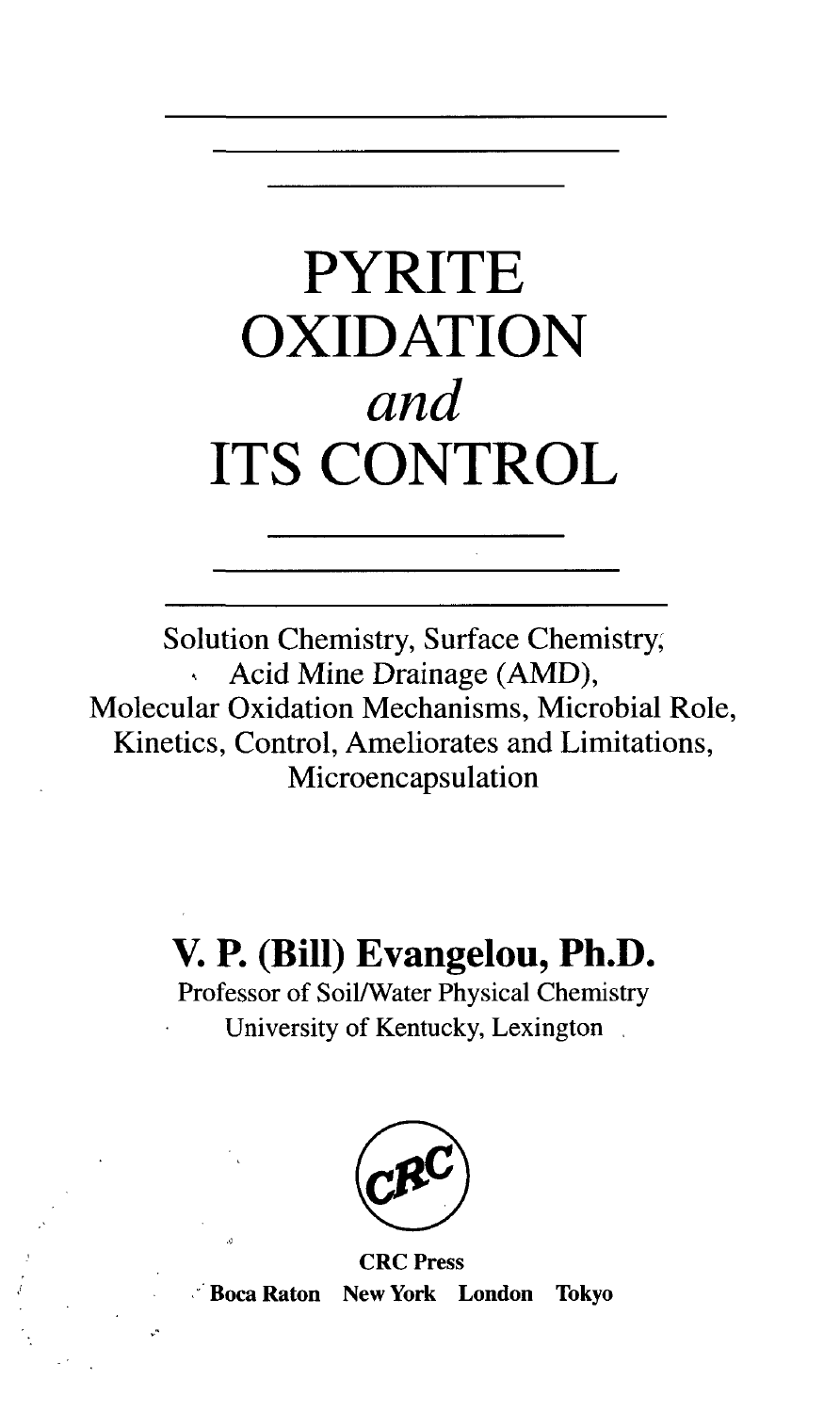# **TABLE OF CONTENTS**

INTRODUCTION 1

### **PARTI**

### **REVIEW OF BASIC CONCEPTS OF SURFACE CHEMISTRY AND CHEMISTRY AND CONTROL OF ACID DRAINAGE**

#### CHAPTER 1

| 1.1 |       |  |
|-----|-------|--|
|     | 1.1.1 |  |
|     | 1.1.2 |  |
|     | 1.1.3 |  |
|     | 1.1.4 |  |
|     | 1.1.5 |  |
| 1.2 |       |  |
|     | 1.2.1 |  |
|     | 1.2.2 |  |
|     | 1.2.3 |  |
| 1.3 |       |  |
|     |       |  |

#### CHAPTER 2

|     | UUMI ILIN 4                                          |     |
|-----|------------------------------------------------------|-----|
|     | ELECTROCHEMICAL AND PHYSICAL PROPERTIES OF GEOLOGIC  |     |
|     |                                                      | .29 |
| 2.1 |                                                      |     |
| 2.2 |                                                      |     |
| 2.3 |                                                      |     |
| 2.4 |                                                      |     |
|     |                                                      |     |
| 2.5 |                                                      |     |
|     |                                                      |     |
|     |                                                      |     |
| 2.6 | Reaction Among Humic Substances, Clays, and Metals44 |     |
|     |                                                      |     |
| 2.7 |                                                      |     |
|     |                                                      |     |

#### CHAPTER 3

|     |       | CHEMICAL AND PHYSICAL PROPERTIES OF MINE WASTE 53 |  |
|-----|-------|---------------------------------------------------|--|
| 3.1 |       |                                                   |  |
| 3.2 |       |                                                   |  |
|     |       |                                                   |  |
|     | 3.2.2 |                                                   |  |
|     | 3.2.3 |                                                   |  |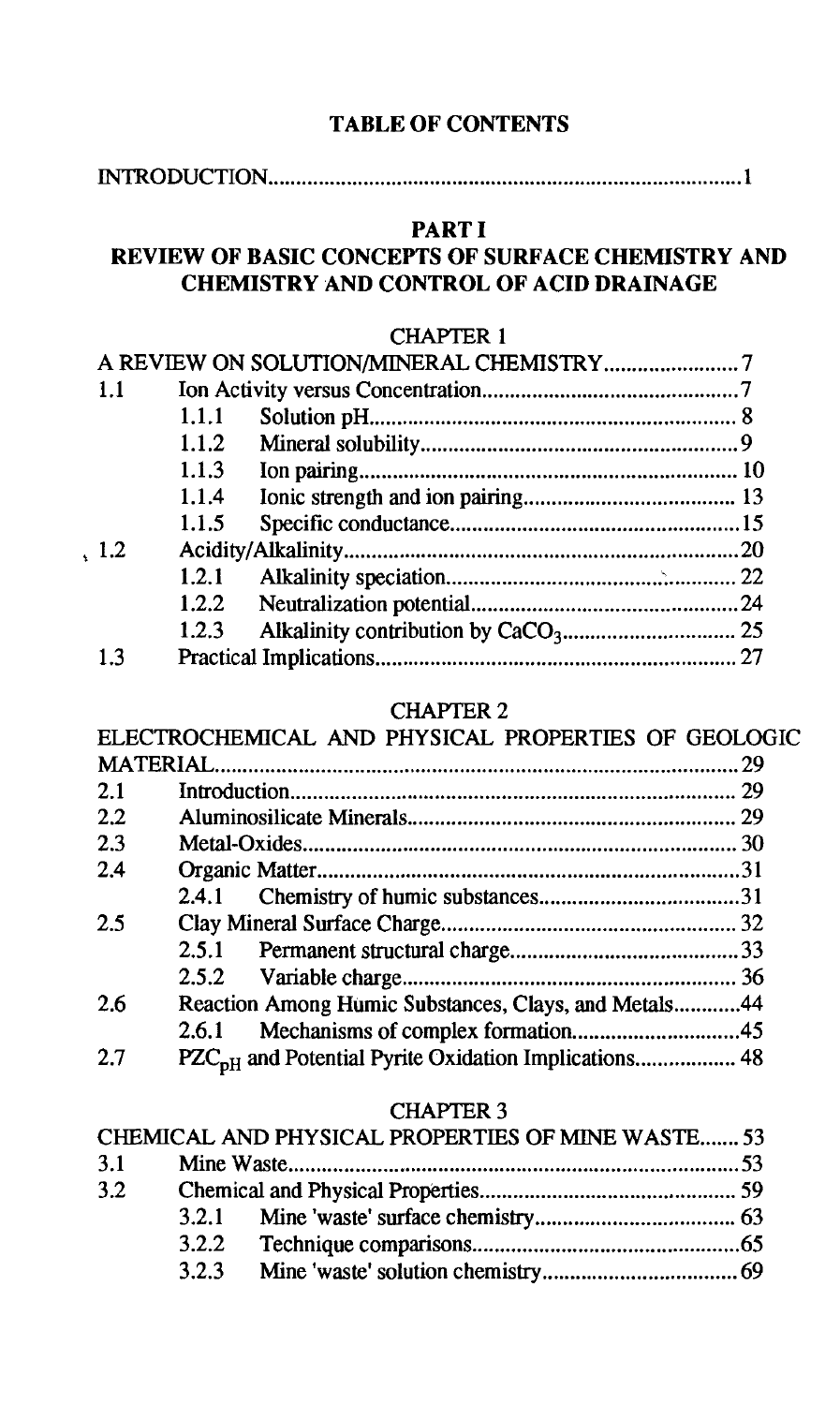# CHAPTER 4

# ACID DRAINAGE PRODUCTION CHEMISTRY AND

| 4.1 |       | Pyrite Occurrence, Formation, Morphology and Chemistry 77 |  |
|-----|-------|-----------------------------------------------------------|--|
| 4.2 |       |                                                           |  |
|     | 4.2.1 | Effect of ferric hydroxide species on pyrite oxidation.83 |  |
|     |       |                                                           |  |
|     | 4.2.3 |                                                           |  |
| 4.3 |       |                                                           |  |
|     | 4.3.1 |                                                           |  |
|     | 4.3.2 |                                                           |  |
|     | 4.3.3 |                                                           |  |
|     | 4.3.4 |                                                           |  |

#### CHAPTER 5

| ACID DRAINAGE CONTROL AND ITS LIMITATIONS 95 |       |  |
|----------------------------------------------|-------|--|
| 5.1                                          |       |  |
| 5.2                                          |       |  |
|                                              | 5.2.1 |  |
|                                              | 5.2.2 |  |
|                                              | 5.2.3 |  |
|                                              | 5.2.4 |  |
|                                              | 5.2.5 |  |
| 5.3                                          |       |  |
| 5.4                                          |       |  |
| 5.5                                          |       |  |
| 5.6                                          |       |  |
| 5.7                                          |       |  |
| 5.8                                          |       |  |
| 5.9                                          |       |  |
| 5.10                                         |       |  |
|                                              |       |  |

#### **PART**<sub>II</sub>

# **MOLECULAR CHEMISTRY OF PYRITE OXIDATION KINETICS AND PYRITE REDOX CHEMISTRY**

#### CHAPTER 6

|     | MECHANISMS AND KINETICS OF PYRITE OXIDATION137           |  |
|-----|----------------------------------------------------------|--|
| 6.1 |                                                          |  |
| 6.2 |                                                          |  |
| 6.3 |                                                          |  |
|     |                                                          |  |
|     | 6.3.2 Electrochemical mechanisms of pyrite oxidation 147 |  |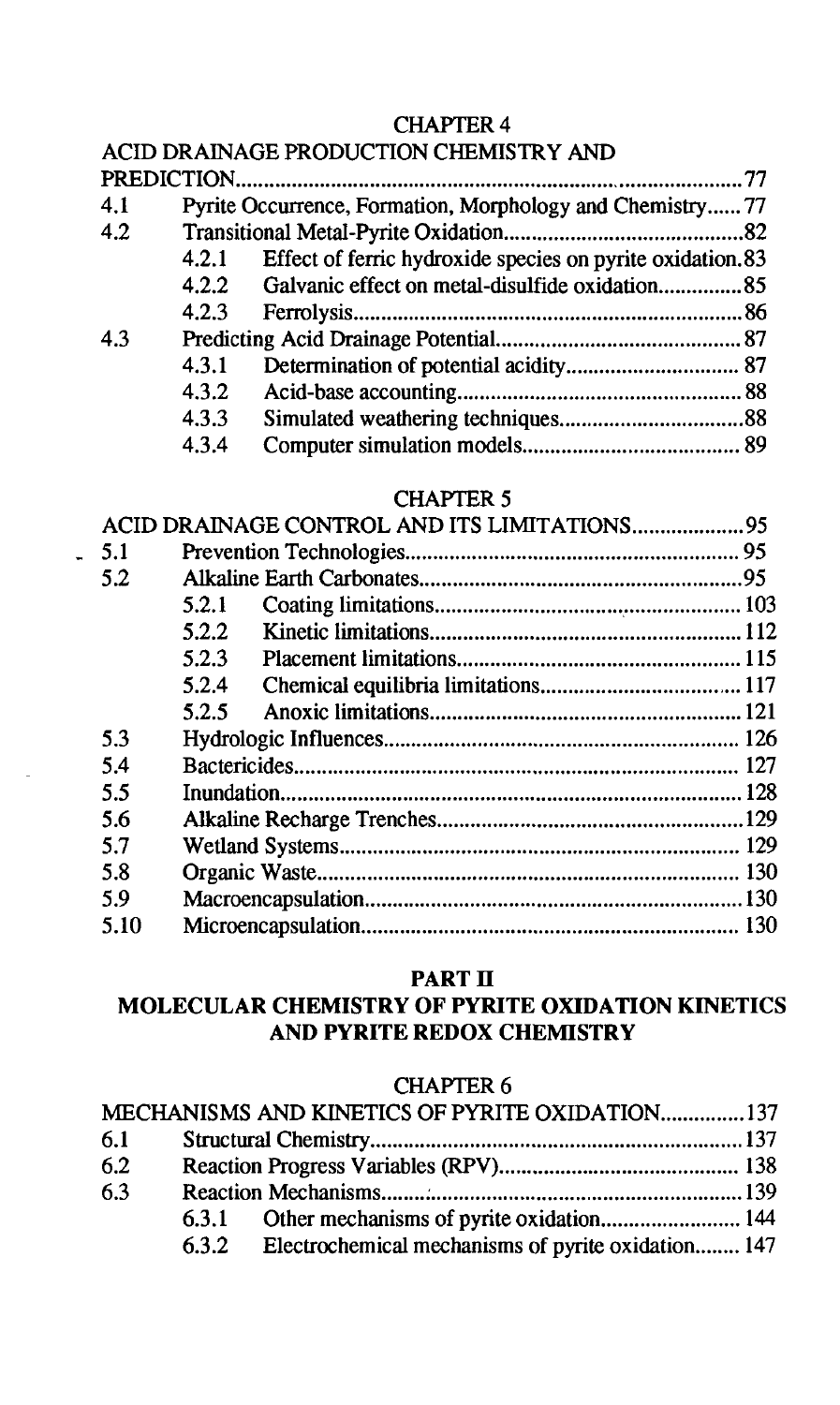| 6.5.3 |                                                                                   |
|-------|-----------------------------------------------------------------------------------|
|       |                                                                                   |
|       | 6.4.1 Pyrite oxidation effects by iron-carbonate complexes. 156<br>6.5.1<br>6.5.2 |

#### CHAPTER 7

| 7.2 |  |
|-----|--|
| 73  |  |
|     |  |

# **PART m**

# **ROLE OF BACTERIA ON PYRITE OXIDATION**

#### CHAPTER 8

| 8.1 |       |                                                                    |  |
|-----|-------|--------------------------------------------------------------------|--|
|     | 8.1.1 |                                                                    |  |
|     |       |                                                                    |  |
| 8.2 |       | Kinetics of Bacterially Mediated Oxidation of Fe <sup>2+</sup> 189 |  |
| 8.3 |       |                                                                    |  |
|     | 8.3.1 |                                                                    |  |
|     | 8.3.2 | Michaelis-Menten rapid equilibrium197                              |  |
| 8.4 |       |                                                                    |  |
|     | 8.4.1 |                                                                    |  |
|     | 8.4.2 |                                                                    |  |
|     | 8.4.3 |                                                                    |  |
|     | 8.4.4 |                                                                    |  |
| 8.5 |       |                                                                    |  |
|     |       |                                                                    |  |

#### **PART IV ADVANCES ON PYRITE MICROENCAPSULATION TECHNOLOGIES**

#### CHAPTER 9

| 9.2 |  |  |
|-----|--|--|
| 9.3 |  |  |
| 9.4 |  |  |
| 9.5 |  |  |